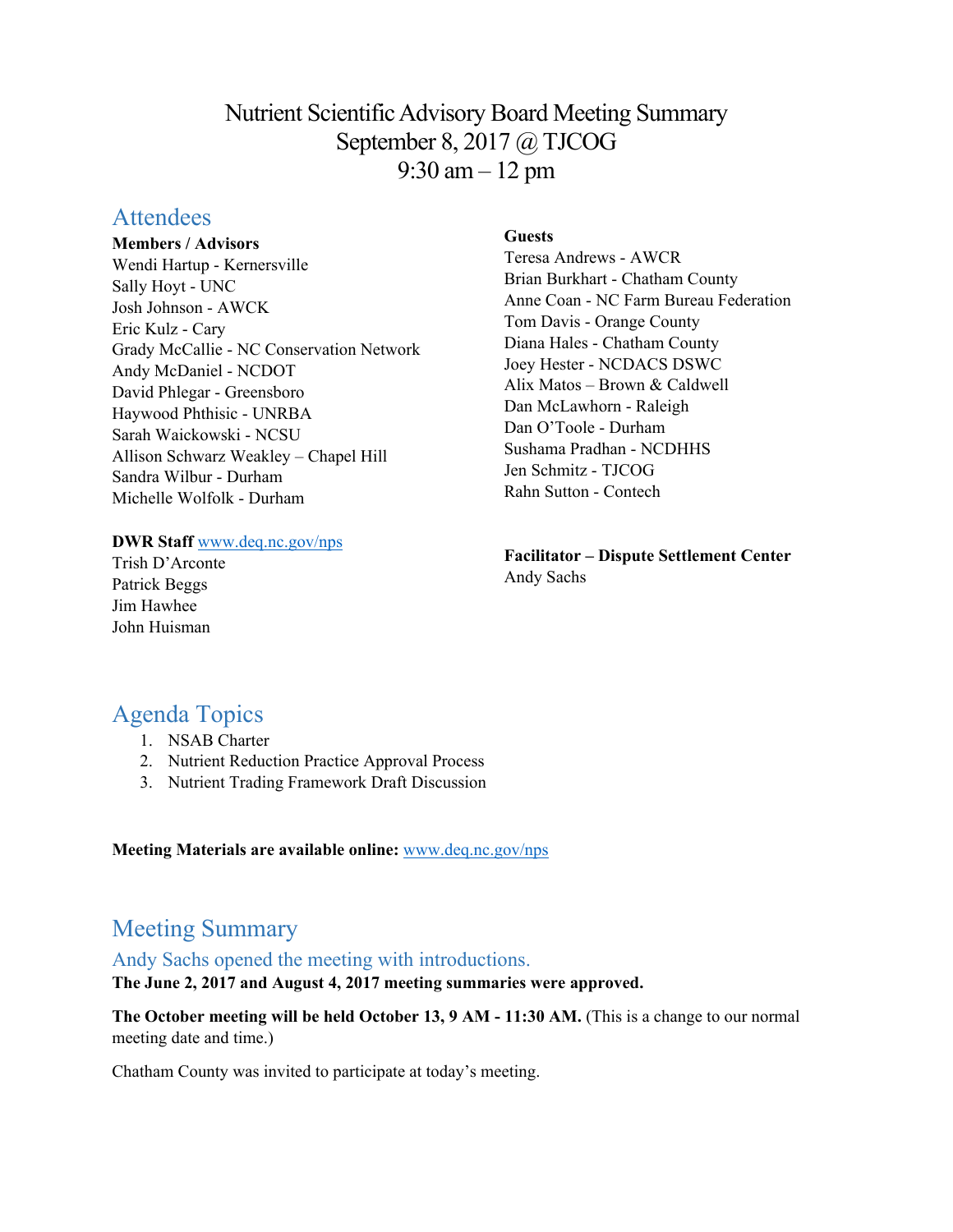### NSAB charter

The board continues to develop a charter based on its originating documents and decisions.

#### **Membership/Interests**

Andy led us in brainstorming a list of interests from which to pull future advisors and members. Session Law 2009-216 sets the NSAB within the parameters of the Existing Development rule. Staff will work to further develop this list

- Non-DOT state entities
- Other basin associations
- Others municipalities
- Counties
- Economics (NCSU CEnREP, UNC Finance)
- Business Community
- NC watersheds outside Jordan and Falls (Tar Pam, Lower Neuse, High Rock)
- Consider members as representatives of categories
- Agricultural interests (Farm Bureau, Cooperative Extension)
- Development Community
- Stormwater Association of NC (SWANC)
- American Public Works Association (APWA)
- League of Municipalities
- Point Sources
- Funding Sources (CWMTF, NC Division of Water Infrastructure)

Comments collected from the membership discussion:

- Each member can be a representative for the interest, for example, the NC Conservation Network already does this by engaging and soliciting input from other environmental interest groups.
- Is it our job to represent others? for example other local municipalities?
- Can we set up a way for non-represented jurisdictions to provide input? **[NSAB listserv]**
- If our focus is just Existing Development, then lets state that.
- Is agriculture a necessary entity if are concentrating on Existing Development? Same goes for Point Sources. We need to consider whether to involve them.
- Upper Cape Fear River Basin Association can probably represent point sources.
- Can it be interpreted that the NSAB includes all nutrient sensitive waters and therefore not just those regulated by Existing Development?
- Science is not in the charter. We should add that.
- Science is in the title though.
- It all comes back to the science.
- Our membership isn't scientists board though. We are mostly implementation and policy people.
- A lot of our time seems to be spent looking at the TMDL issue and responding to the Collaboratory's work.
- Is the Collaboratory meeting the need of the NSAB?
- Crediting and the SNAP tool plays directly into New Development. I'm not saying they should be involved but it we need to consider it.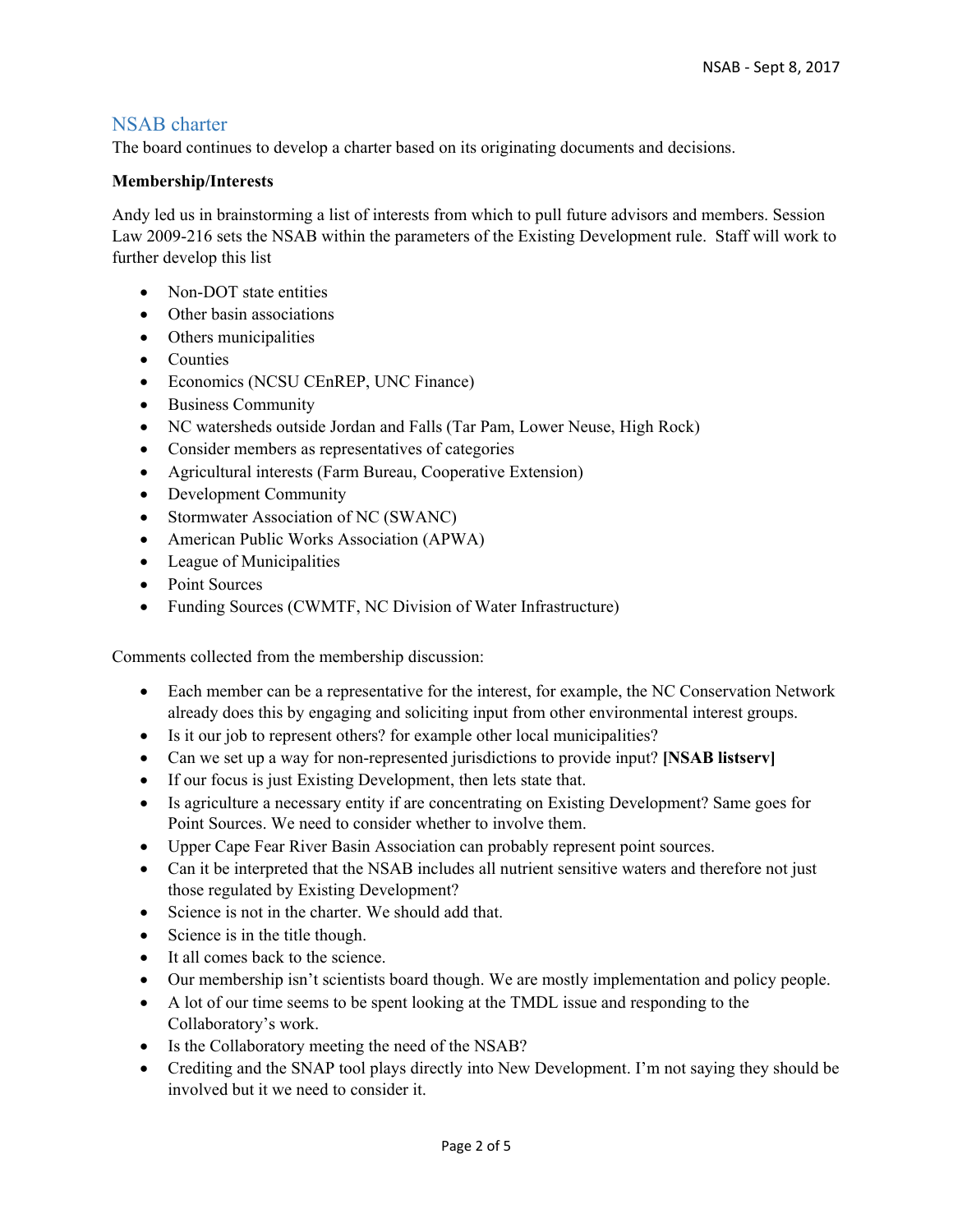- If we go with New Development membership, we need to involve the Home Builders Association.
- Non-voting members (Advisors) can be invited when topics are relevant to them. That will keep them more engaged at the right time instead of possibly not having in interest in the agenda for months at a time.
- We want lots of voices and outlooks, but we don't want to encourage bickering.
- We need to decide on the charge of the group using the legislation to guide us but making it as specific as we need to make an efficient and useful organization.

## Nutrient Reduction Practice Approval Process

Patrick Beggs presented suggested changes to the feedback and comment portion of the approval process. In short the approval process consists of the following best case scenario:

- 1. practice presented to the NSAB for review, discussion, and rewrites,
- 2. practice is sent out for public comment,
- 3. comments are reconciled and practice updated if necessary,
- 4. practice with comments and feedback is provided to NSAB for endorsement
- 5. practice is submitted to DWR Director for approval.

An updated flowchart is included on the last page of this summary.

Comments collected from the approval process discussion:

- Our comments while being drafted are the most useful to get it cleaned up before sending it out for public comment.
- Why do some go to DEMLR and others to DWR? [Answer: If the practice is one of the regulated stormwater control measures or will become one, then DEMLR will take the lead. Otherwise, DWR has the lead.]
- Do we want to be an authority that dictates the details to users that might have different experiences with efficiency and could provide input in the process.
- I think the public comment period is the opportunity to get that (above comment) input.

## Draft Nutrient Trading Framework Discussion

Building on the input from the June meeting discussion, Jim Hawhee presented some draft ideas for a nutrient trading framework. The objective was to further discuss ideas about nutrient trading to help develop a framework. The 9/1/17 draft trading framework document and the PowerPoint presentation are available on the [NSAB website document page.](https://deq.nc.gov/about/divisions/water-resources/planning/nonpoint-source-management/nutrient-scientific-advisory-board/meeting-documents)

Comments collected from the nutrient trading framework discussion:

- What are hot spots? [Answer: A localized nutrient impairment due to trading.]
- Trading won't necessarily result in hot spots.
- What is the plan for DEQ oversight of the actual day to day trading?
- This is inconsistent with the draft rule process that is currently underway. [Answer: the draft rule process is a separate process from this trading discussion. We are only at the point where we are working with the NSAB to come up with a draft trading framework.]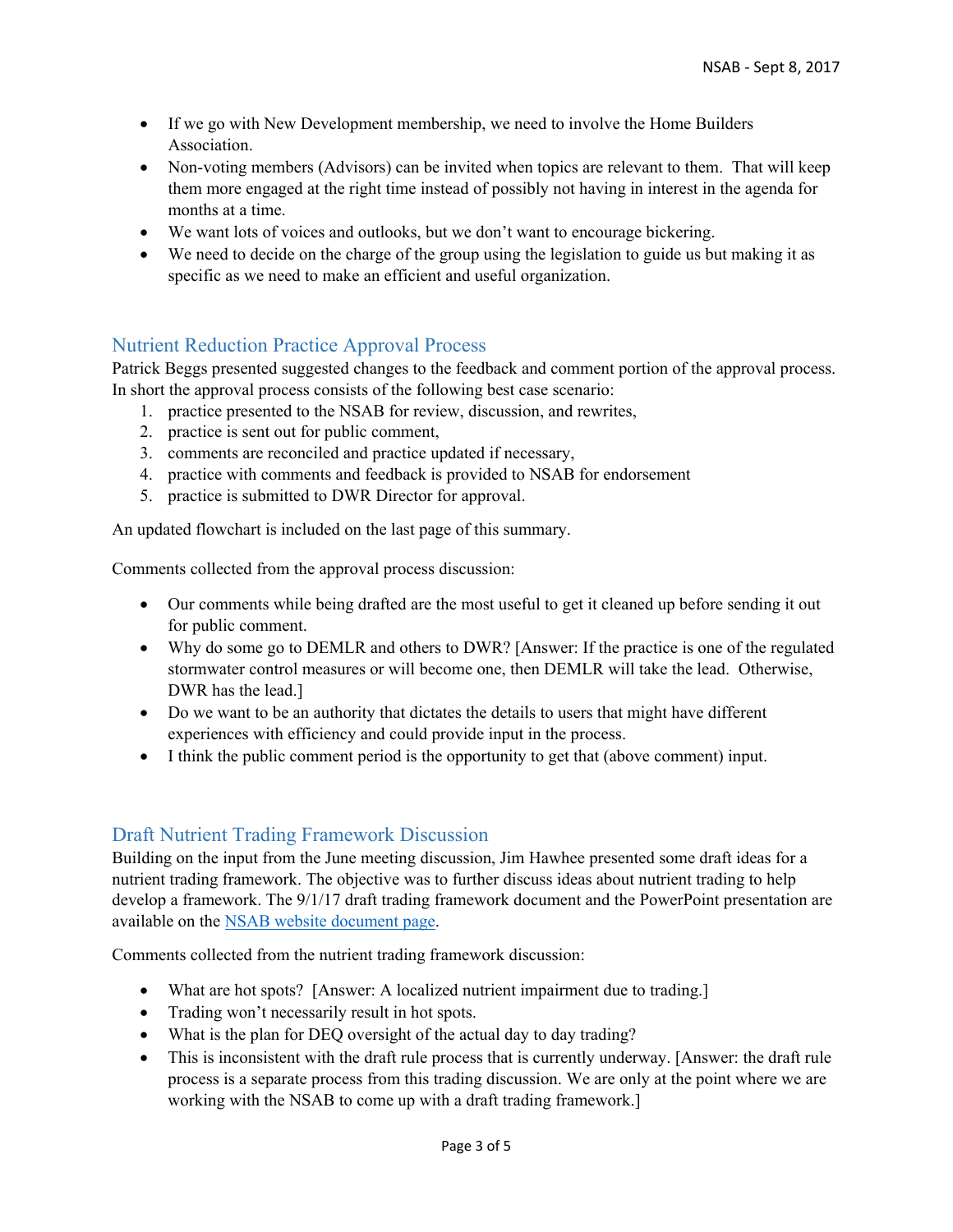- It is important that the entity holding a credit have a good operation and maintenance program, and I am concerned about credits being transferred to those programs that do not.
- Currently local governments install practices, get credits and report annually.
- If projects are generated for trading then permitting staff may need to visit the site, the final built project, and then periodically check in, for example, every five years.
- New development projects by state entities have basically no oversight. Is there oversight?
- Monitoring is important especially since limited data goes into the crediting scheme.
- Eventually many things will produce credit but if funding is not allowed to produce credits it will be hard to do any project without producing credits.
- Are you looking at Point Source to Nonpoint Source credits? [Answer: This is part of the Overtreatment nutrient reduction practice which is being developed.]
- I'm concerned with Point Source to Nonpoint Source credits because the Neuse River Compliance Associations has been doing this for years and at some time different jurisdictions will exceed allocations.
- I'm concerned with the use of government money for agricultural practices. We don't want to produce something that prevents collective compliance.
- Concerning financing, we need to be sensitive to the problem of government money intended to improve waters being used to produce credits elsewhere.
- The framework seems to be written to include all credits of any kind, not just tradeable credits.

### Closing comments

- What is our charge? [3 members asked this]
- What do we do in relation to other groups and boards?
- I commend Jim Hawhee on all his work and transparency.